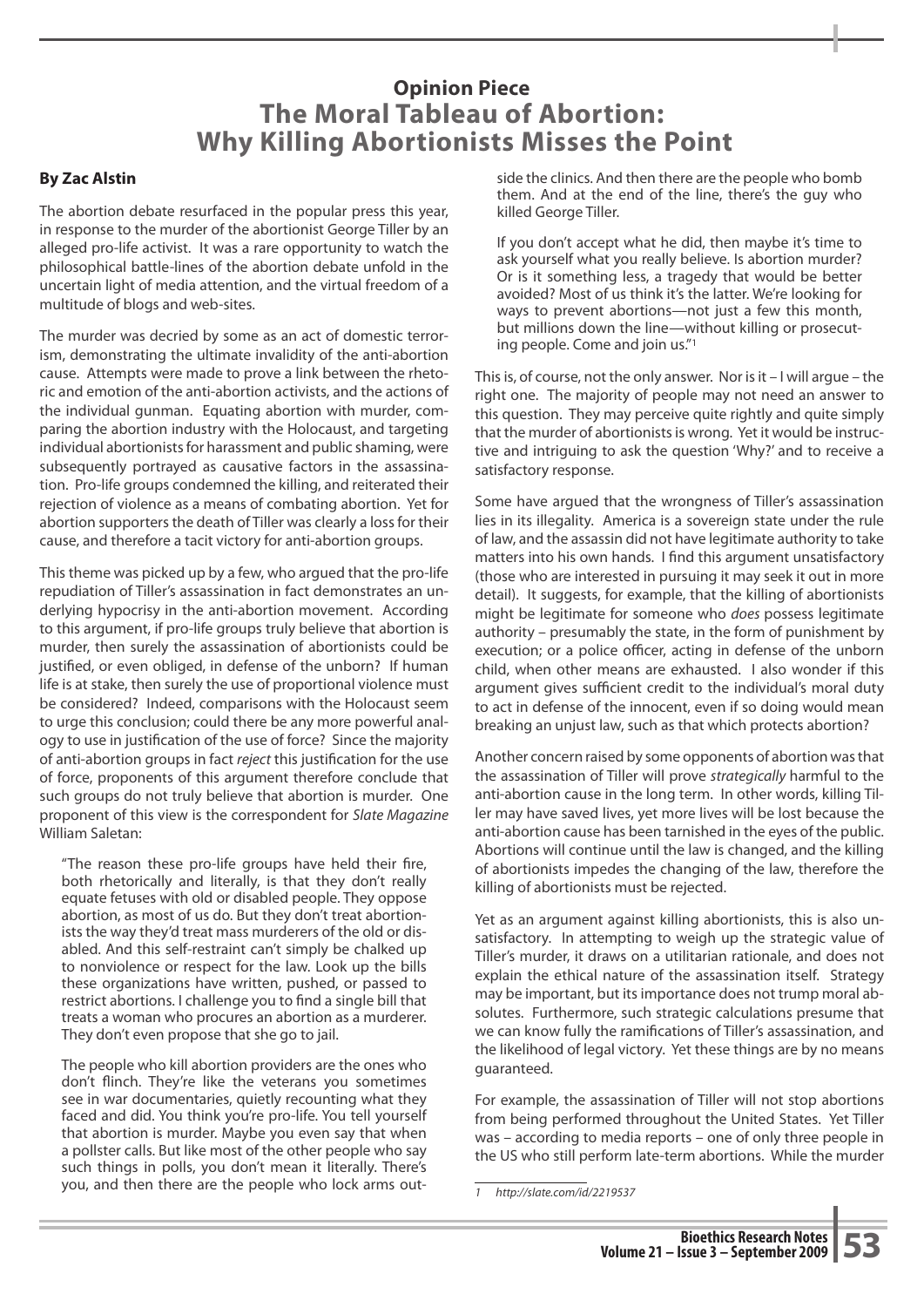of Tiller may or may not adversely influence long term efforts against abortion, it has undeniably made it more difficult for Americans to access late-term abortion. Would two more such assassinations put an end to all late-term abortions in America? Or would it encourage other abortionists to step forward and begin offering the same service? These questions are not easy to answer, but demonstrate the dangers of preferring strategic considerations over ethical ones.

# **The Simple Solution?**

Abortion is the intentional killing of an unborn human. By definition, such humans are innocent, hence their killing is an act of murder, hence abortion *is* murder.2 Abortion supporters have tried all manner of argument to deny this conclusion, and these efforts have been dealt with exhaustively. To reiterate: murder is the intentional killing of an innocent human. These four elements are the essence of murder: innocence, intent, killing, and human life.

The assassination of abortionists is arguably *not* murder. Although an abortionist is most certainly a human being, his involvement in the act of murder that constitutes abortion renders him no longer innocent. Ethics allows for not-innocent humans to be killed in several circumstances, the most relevant of these is the circumstance of *self*-defense. Killing in self-defense is *not*  murder because it only meets two of the necessary four criteria: it is indeed killing, and the one killed is a human. But it is not intentional because the defender's intent is not to kill, but to defend himself, or another, with proportional force. In addition, the one killed is not innocent, due to his actions against the killer, i.e: the actions that made self-defense necessary.

It would therefore seem plausible to argue for the killing of an abortionist in defense of the unborn. The abortionist is not innocent, due to his lethal assault upon the unborn human. His killing would not be intentional, but rather the proportional defense against his lethal assault (taking into account that unless paralyzed or killed he will continue to perform abortions). The principle of double-effect allows for an aggressor to be killed as the necessary yet unintended outcome of defending against the act of aggression. This principle, however, demands that the act of defense be proportional to the act of aggression/assault. It would not be proportional to shoot dead an aggressor who clearly intended only to intimidate, verbally abuse, or cause property damage. In other words, you can't bring a knife to a fist-fight, but you *can* bring a gun to a knife fight.3

So there is potentially a rationale for the use of force against abortionists,<sup>4</sup> and I do not believe this rationale is defeated by either the strategic objection, or the legitimate authority objec-

tion. In other words, this rationale seems intuitively false, but not for the reasons mentioned. It seems that there are moral subtleties at play in the abortion issue, which must be fully comprehended for us to get at the heart of this question. I suspect – for example – that if this were an issue of infanticide rather than abortion, the use of forceful intervention by members of the public could be justified on the preceding grounds of selfdefense, and would be more widely regarded as a legitimate path. There are practical reasons why this is the case, yet these practical reasons – the reality of the situation – have ethical significance.

Despite a sound ethical basis for the belief that abortion is murder, those who hold this belief have not taken up arms against the men and women who perform abortions. Why is this the case? Should it be the case? What more can ethics tell us about this situation?

## **The Moral Tableau**

To have ever thought that the killing of abortionists is the correct ethical response to abortion, is an error produced by an incomplete consideration of what we might call the 'moral tableau<sup>'.5</sup> The moral tableau of abortion refers to the situation in its entirety, whereby we are obliged to recognise the culpability, cooperation, and hence the causal roles of all relevant moral agents. In the study of ethics we frequently draw on our knowledge of such situations, a knowledge which is informed both by reason and observation. In theory then, an experienced ethicist will have developed his ability to analyse complex scenarios with great breadth and accuracy. Ethical proficiency depends upon such a profound understanding of reality. It is therefore within our capacity as ethicists to go beyond the initial question of the morality of abortion, to determine also the principles and forces behind abortion as a social problem.

Considering abortion from this perspective will show that those who sympathise with the assassination of Tiller as a solution to the abortion problem have put inordinate emphasis on the role of the abortionist. Those who see the killing of abortionists as the end of the abortion problem are thinking consequentially.

The error lies in our imperfect distinction between abortion as a moral wrong, and the entirety of the abortion problem within society. For example, we all know that murder is wrong, and we know that mass-murder is somehow more wrong than an individual murder. Yet mass-murderers or serial murderers are not charged with a *single* crime of mass-murder, but with a multitude of individual crimes. Likewise, for those of us who know that abortion is wrong, it is easy to see that performing many abortions is somehow more wrong; yet we must remember that each abortion is *individually* a problem – the murder of an individual human.

It is indeed significant that Tiller had – according to some – performed more than 60,000 abortions throughout his career. But



*<sup>2</sup> Strictly speaking, murder is defined as unlawful killing of a human. However, to avoid the error of legal positivism, the law must be supported with valid ethical principles. In the context of this paper, murder is therefore understood to mean the intentional killing of an innocent human. From a legal perspective, assassinating abortionists is certainly murder, while abortion is not. Yet these are precisely the contended issues!* 

*<sup>3</sup> One could also bring a knife to a gun fight, but as the saying suggests, this is generally considered imprudent.*

*<sup>4</sup> Though a deeper analysis of the self-defense principle in this context might still conclude that the assassination of Tiller was nevertheless still an act of murder and therefore unjustifiable on those grounds. It is, however, not the purpose of this paper to pursue that line of argument.*

*<sup>5</sup> A tableau is a representation of a scene. Since moral problems are derived from real or potential scenes, it is beneficial to refer to some internal or external representation of that scene, so that our ethical reflections may be grounded in the appropriate context. The scene must accurately reflect reality, to allow for sound moral conclusions.*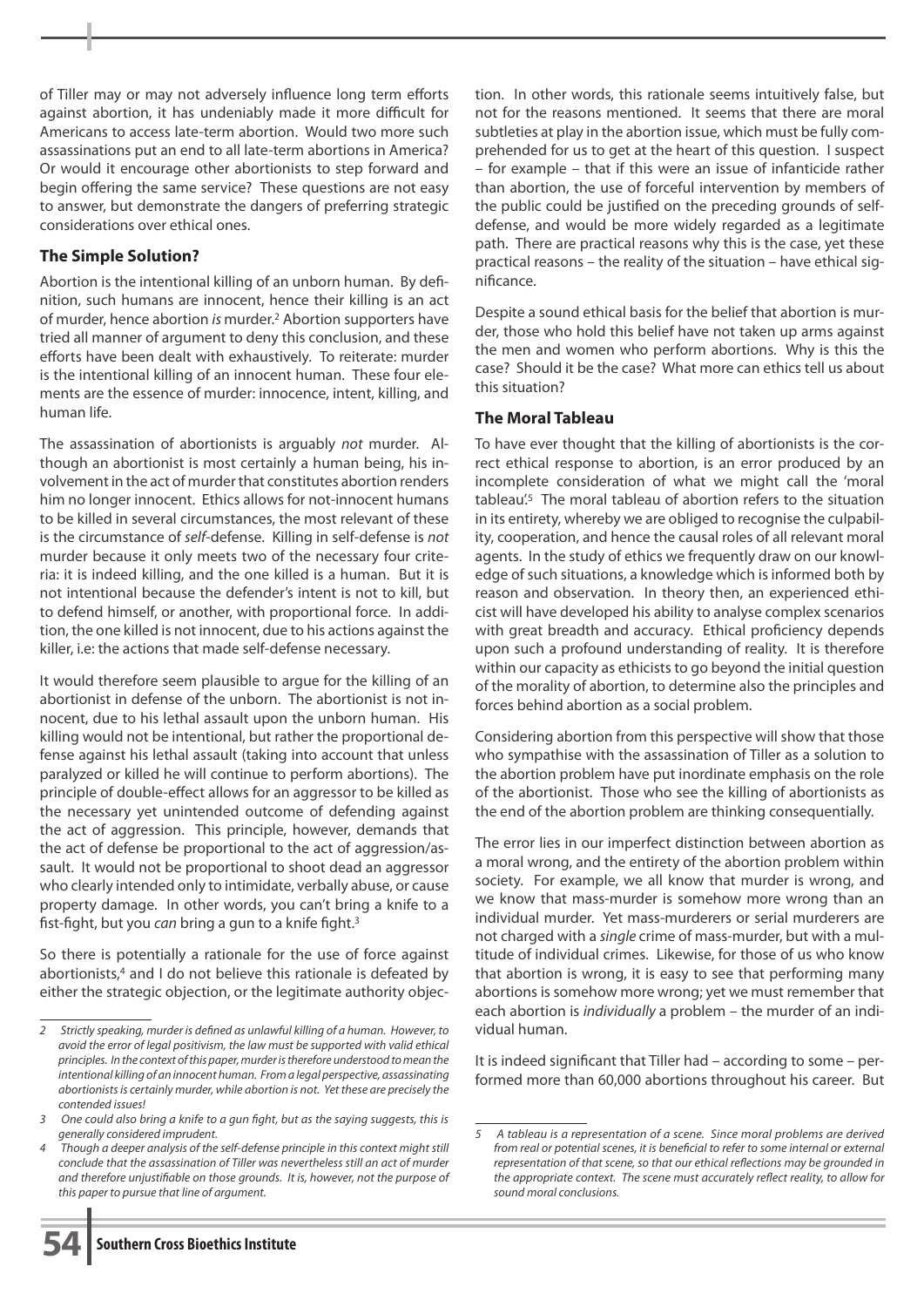if killing Tiller in defense of the unborn is justified, it should be justified as much for one abortion as for *any* number. How are we to determine the moral weight of 60,000 abortions unless we first determine the moral weight of a single abortion?

In other words, the proliferation of abortion can be classified as a social problem, but when we consider what to do about it, we must return to the essence of the problem. The essence of the problem lies in the individual abortion.

#### **The Nature of Pregnancy**

To understand how a thing has gone wrong, we must begin by knowing how it goes right. Let us therefore forget about Tiller, murder, and abortion for now, and focus our attention with fresh minds on the tableau that characterises pregnancy. It should be immediately evident that at the centre of this tableau is a mother, a pregnant woman, which means a woman with child. The woman is quite literally *with* her child; her child is *with-in* her – a life within a life, a human within a human.

This circumstance is unequalled. At no other time and in no other fashion does one human live within another. This unique circumstance is not accidental – that is, it is the nature of human procreation and of motherhood and of pregnancy that the child grows within its mother. Pregnancy is therefore not only a life within a life, but is also the natural function and purpose of the human reproductive system.6

With this reality in mind, an appreciation of the moral implications may follow. First, as a life within a life, the rights of the unborn child are coextensive with the rights of the mother.<sup>7</sup> Ideally, the rights and hence the good of the mother correspond with, and protect, the rights and good of the child. For example, for so long as the child is within the womb, it cannot be physically harmed without also harming its mother.<sup>8</sup> The physical reality of the child growing within its mother protects the child on both a physical and a moral level. The rights and security of mother and child are intertwined. Thus there is widespread condemnation for *enforced* abortions and violence against pregnant

women, because they are rightfully seen as assaults upon both mother and child.

At the same time, the unique nature of a life within a life and coextensive rights, conveys upon the mother a direct and particular responsibility for the well-being of her child. The mother's responsibilities to her child are an extension or refinement of her responsibilities to herself. Protecting and caring for herself provides a fundamental level of care and protection to her child. The responsibilities of the father can be added to this equation, as he is morally obliged to care for and protect both his child and his child's mother. Thus, there are three levels of protection for the unborn child: the child's own rights, the rights and responsibilities of the mother, and the rights and responsibilities of the father. One might add that the balance of rights and responsibilities goes from one extreme with the child, who has no responsibilities, to the other extreme with the father, for whom responsibilities predominate.9 In the ideal situation, these overlapping rights and responsibilities shield the unborn child to the highest extent, both morally and physically, from external harm.

#### **Collapse of the Ideal**

Reflecting on the ideal scenario allows us to better appreciate what has gone wrong in the case of abortion. There are indeed a multitude of ways in which the ideal goes wrong, and these varied circumstances are of course relevant to our consideration of individual cases. But to get at the essence of abortion, we must (for now) generalise away from elements such as coercion and social pressure. We need to know what is true of *all* abortions, or at least the vast majority of abortions in the West.

Once again, we may reflect upon a tableau, in this case the tableau of abortion. It should be immediately clear that abortion is an accepted part of Western society, and is understood to be a voluntary act. Without the consent of the mother, there would be no abortion. Indeed, abortion without the mother's consent would (or should) be decried as a monstrous crime by those who otherwise support abortion access. The abortion problem is therefore primarily a problem of choice.10 No woman is forced

*<sup>6</sup> Incidentally, abortion advocates have seized upon this unique duality of pregnancy (being both a life within a life, and the natural function of the reproductive system) and have argued alternatively that the unborn human is either an insignificant emission, tumour, organic product, or it is an invader, an aggressor, a living burden on its mother. In other words, it is either of the mother and therefore morally irrelevant, or it is an 'other' and therefore can impose no moral obligation upon the woman. Their failure to adequately describe the unique nature of pregnancy is not surprising, given their precedent rejection of the intrinsic value of human life.*

*<sup>7</sup> I would say by metaphor that the life within a life enjoys the protection of rights within rights. Consider by analogy that if a foreign power wished to invade Vatican city, they must first invade Italy. Both possess equal sovereignty, yet the former is (ideally) doubly protected by virtue of its physical location within another sovereign state. By virtue of its physical location, the unborn child is likewise doubly protected by the rights and integrity of its mother. This does not in any way diminish the rights of the child.*

*<sup>8</sup> The concepts of harm in relation to abortion are too broad to be discussed in this paper. Suffice to say that abortion of a pregnancy is intrinsically harmful to a woman, which is self-evident in the context of the ideal scenario discussed above. If pregnancy and reproduction are a part of a woman's nature (speaking 'holistically') then how could the artificial abortion of that pregnancy be other than harmful? Of course, abortion advocates argue that a woman's reproductive powers are subordinate to her will; hence they may not perceive the intrinsic harm*  in subverting those powers or destroying the offspring. Allow at least then, that in *the above context one cannot kill an unborn child without literally going through the mother.* 

*<sup>9</sup> Ironically, these circles of protection are the basis for the legalisation of abortion in the United States. By declaring that abortion is a private matter, the Supreme Court took advantage of the ethical reality that pregnancy is first and foremost a private matter, with the responsibilities of pregnancy conveyed primarily upon the mother and father of the child. It is, however, a gross misrepresentation of this ethical reality to deny the public responsibilities entailed by pregnancy and by procreation in general, not to mention the public interest in the morality of its members. Most fundamental was the failure to recognise the rights of the unborn child, which is after all the object of parental responsibility and care.*

*<sup>10</sup> Abortion proponents have once again taken hold of something true of the abortion tableau, and misinterpreted it. While abortion is – generally – an act of choice, such choices are by no means made in a moral or cultural vacuum. To be pro-choice in terms of free access to abortion, yet hold no opinion regarding the nature, the formation, and the various influences acting upon that choice, is a serious problem. To put it bluntly, if one can be 'pro-choice' in light of (for example) studies showing that: "Partner violence is the strongest predictive factor of pregnancy termination among young Australian women" then of what merit to women is the 'pro-choice' position? (Taft A. J. and Watson L. F. Termination of pregnancy: associations with partner violence and other factors in a national cohort of young Australian women, Australian and New Zealand Journal of Public Health Vol. 31, No. 2, 2007 pp. 135-142)*